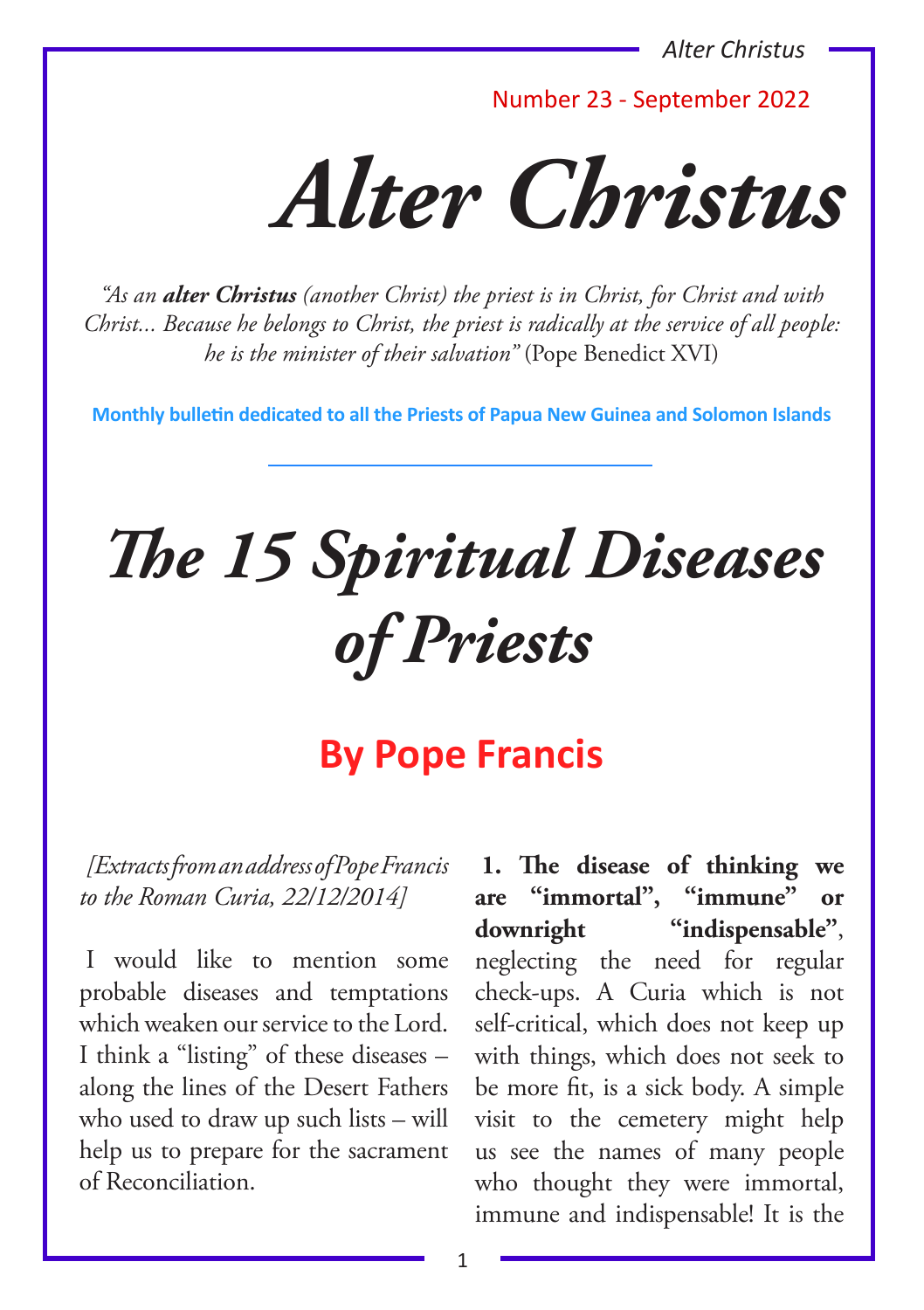disease of the rich fool in the Gospel, who thought he would live forever (cf. Lk  $12:13-21$ ), but also of those who turn into lords and masters, and think of themselves as above others and not at their service. It is often an effect of the pathology of power, from a superiority complex, from a narcissism which passionately gazes at its own image and does not see the image of God on the face of others, especially the weakest and those most in need. The antidote to this plague is the grace of realizing that we are sinners and able to say heartily: "We are unworthy servants. We have only done what was our duty" (Lk 17:10).

**2. Another disease is the "Martha complex", excessive busy-ness.** It is found in those who immerse themselves in work and inevitably neglect "the better part": sitting at the feet of Jesus (cf. Lk 10:38-42). Jesus called his disciples to "rest a while" (cf. Mk 6:31) for a reason, because neglecting needed rest leads to stress and agitation. A time of rest, for those who have completed their work, is necessary, obligatory and should be taken seriously: by spending time with one's family and respecting holidays as moments of spiritual and physical recharging. We need to learn from Qohelet that "for everything there is a season"  $(3:1-15)$ .

**3. Then too there is the disease of mental and spiritual "petrification".**  It is found in those who have a heart of stone, the "stiff-necked" (Acts 7:51-60), in those who in the course of time lose their interior serenity, alertness and daring, and hide under



### **Pope Francis**

Francis, also called Francis I, original name Jorge Mario Bergoglio, (born December 17, 1936, Buenos Aires, Argentina), the bishop of Rome and the leader of the Roman Catholic Church (2013– ). He was the first pope from the Western Hemisphere, the first from South America, and the first from the Jesuit order.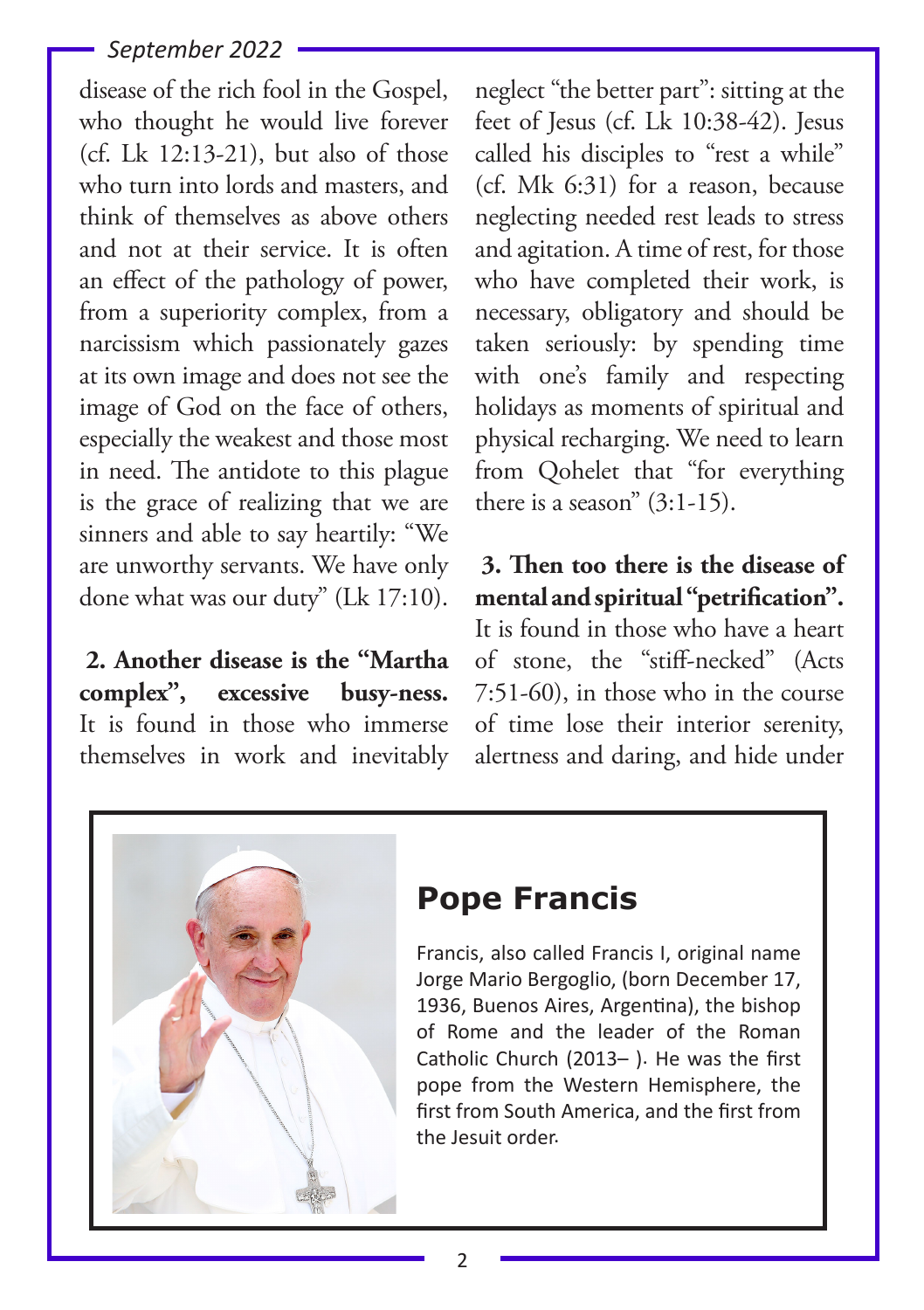a pile of papers, turning into paper pushers and not men of God (cf. Heb 3:12). It is dangerous to lose the human sensitivity that enables us to weep with those who weep and to rejoice with those who rejoice! This is the disease of those who lose "the sentiments of Jesus" (cf. Phil 2:5-11), because as time goes on their hearts grow hard and become incapable of loving unconditionally the Father and our neighbour (cf. Mt 22:34- 35). Being a Christian means "having the same sentiments that were in Christ Jesus" (Phil 2:5), sentiments of humility and unselfishness, of detachment and generosity.

**4. The disease of excessive planning and of functionalism.** When the apostle plans everything down to the last detail and believes that with perfect planning things will fall into place, he becomes an accountant or an office manager. Things need to be prepared well, but without ever falling into the temptation of trying to contain and direct the freedom of the Holy Spirit, which is always greater and more flexible than any human planning (cf. Jn 3:8). We contract this disease because "it is always more easy and comfortable to settle in our own sedentary and unchanging ways. In truth, the Church shows her fidelity to the Holy Spirit to the

extent that she does not try to control or tame him... to tame the Holy Spirit! He is freshness, imagination, and newness".

**5. The disease of poor coordination.**  Once its members lose communion among themselves, the body loses its harmonious functioning and its equilibrium; it then becomes an orchestra which produces noise: its members do not work together and lose the spirit of fellowship and teamwork. When the foot says to the arm: "I don't need you ", or the hand says to the head, "I'm in charge", they create discomfort and scandal.

**6. There is also a "spiritual Alzheimer's disease".** It consists in losing the memory of our personal "salvation history", our past history with the Lord and our "first love" (Rev 2:4). It involves a progressive decline in the spiritual faculties which in the long or short run greatly handicaps a person by making him incapable of doing anything on his own, living in a state of absolute dependence on his often imaginary perceptions. We see it in those who have lost the memory of their encounter with the Lord; in those who no longer see life's meaning in "deuteronomic" terms; in those who are completely caught up in the present moment, in their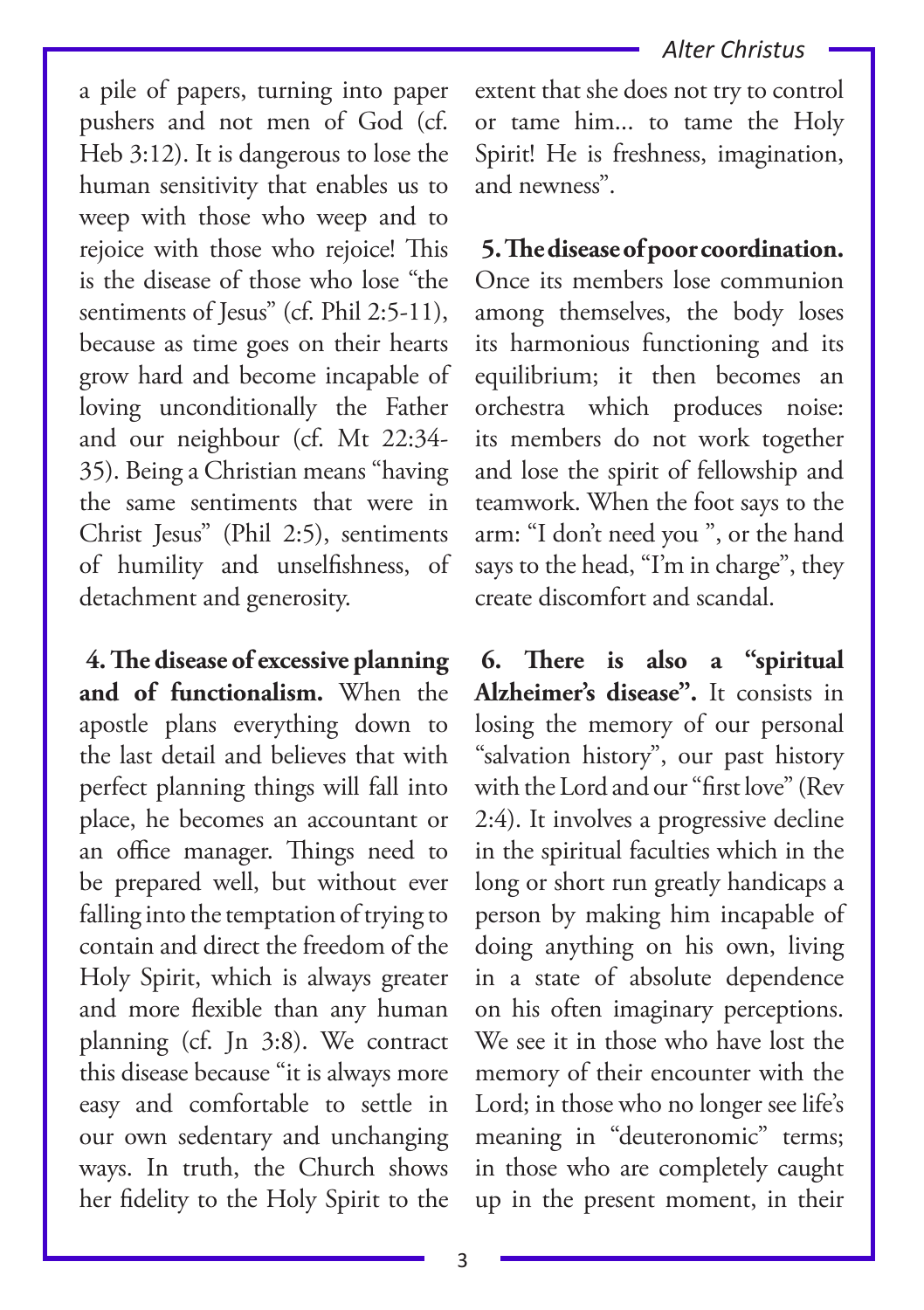passions, whims and obsessions; in those who build walls and routines around themselves, and thus become more and more the slaves of idols carved by their own hands.

**7. The disease of rivalry and vainglory.** When appearances, the colour of our clothes and our titles of honour become the primary object

in life, we forget the words of Saint Paul: "Do nothing from selfishness or conceit but in humility count others better than yourselves. Let each of you look not only to his own interests but also to the interests of others" (Phil 2:3-4). This is a disease which leads us

Being a Christian means "having the same sentiments that were in Christ Jesus" (Phil 2:5), sentiments of humility and unselfishness, of detachment and generosity.

to be men and woman of deceit, and to live a false "mysticism" and a false "quietism". Saint Paul himself defines such persons as "enemies of the cross of Christ" because "they glory in their shame, with minds set on earthly things" (Phil 3:19).

**8. The disease of existential schizophrenia.** This is the disease of those who live a double life, the fruit of that hypocrisy typical of the mediocre and of a progressive spiritual emptiness which no doctorates or academic titles can fill. It is a disease which often strikes those who abandon pastoral service and restrict themselves to bureaucratic matters, thus losing contact with reality, with concrete people. In this way they create their own parallel world, where they set aside all that they teach with severity to others and begin to live

> a hidden and often dissolute life. For this most serious disease conversion is most urgent and indeed indispensable (cf. Lk 15:11-32).

> **9. The disease of gossiping, grumbling and back-biting.** I have already spoken many

times about this disease, but never enough. It is a grave illness which begins simply, perhaps even in small talk, and takes over a person, making him become a "sower of weeds" (like Satan) and in many cases, a coldblooded killer of the good name of our colleagues and confrères. It is the disease of cowardly persons who lack the courage to speak out directly, but instead speak behind other people's backs. Saint Paul admonishes us to do all things without grumbling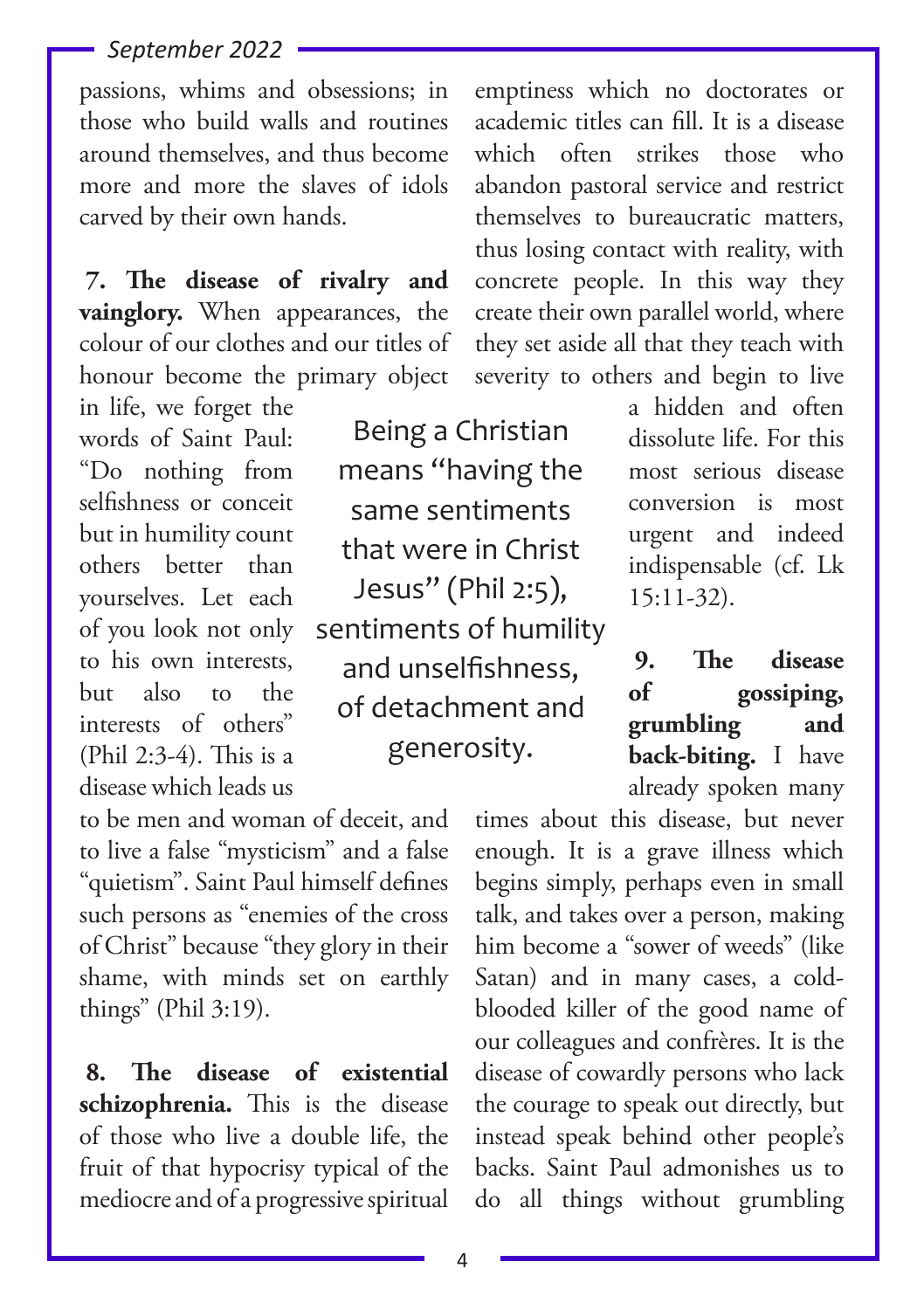

or questioning, that you may be blameless and innocent" (Phil 2:14- 15). Brothers, let us be on our guard against the terrorism of gossip!

and inspired only by their own lethal selfishness (cf. Gal 5:16-25). Superiors themselves could be affected by this disease, when they court

**10. The disease of idolizing superiors.**  This is the disease of those who court their superiors in the hope of gaining their favour. They are victims of careerism and opportunism; they honour persons and not God (cf. Mt 23:8-12). They serve thinking only of what they can get and not of what they should give. Small-minded persons, unhappy

The disease of gossiping, grumbling and back-biting begins simply, perhaps even

in small talk, and takes over a person, making him become a "sower of weeds" (like Satan) and in many cases, a coldblooded killer of the good name of our colleagues and confrères.

their collaborators in order to obtain their submission, loyalty and psychological dependency, but the end result is a real complicity.

**11. The disease of indifference to others.** This is where each individual thinks only of himself and loses sincerity and warmth of human relationships. When the most knowledgeable person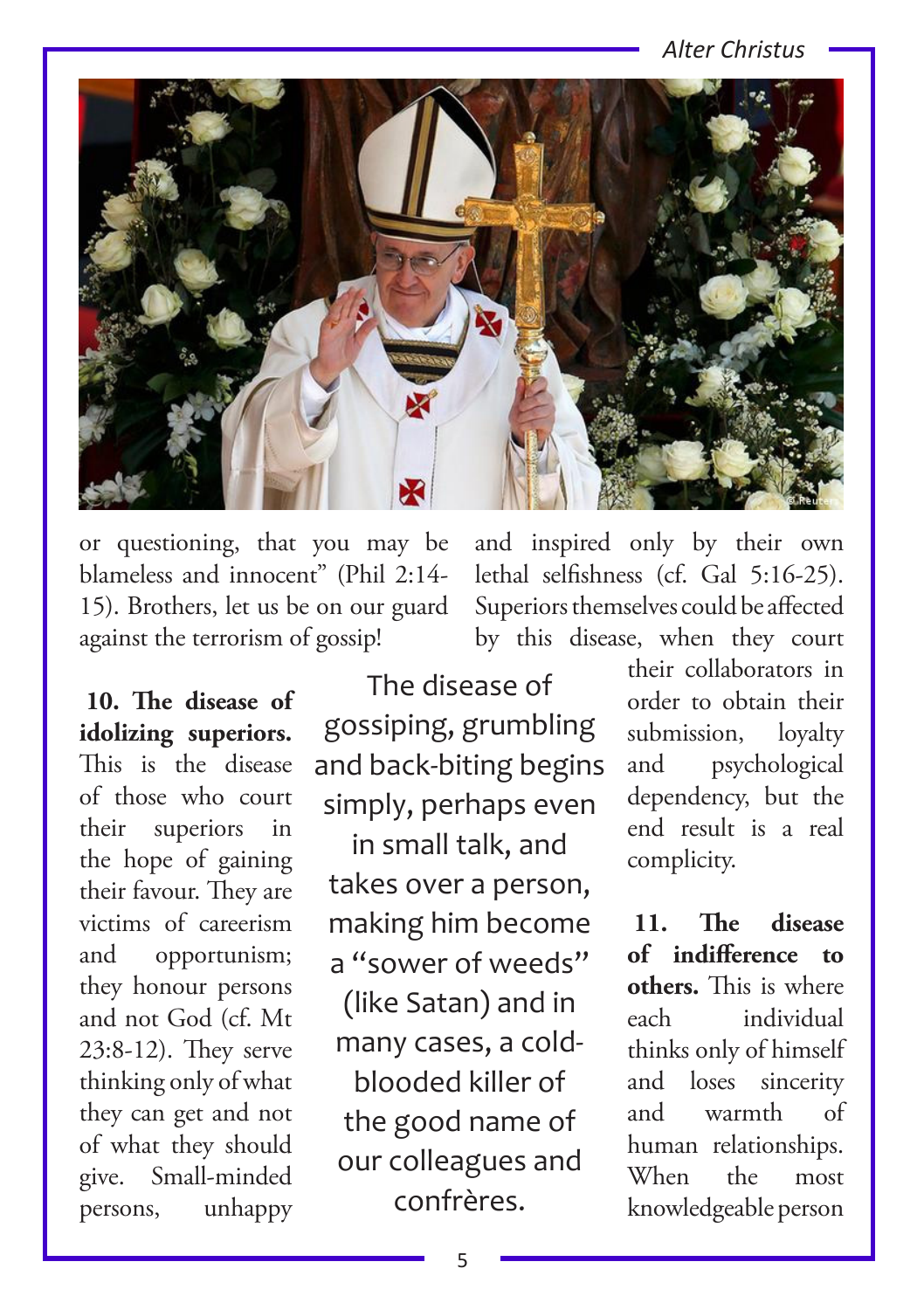does not put that knowledge at the service of his less knowledgeable colleagues. When we learn something and then keep it to ourselves rather than sharing it in a helpful way with others. When out of jealousy or deceit we take joy in seeing others fall instead of helping them up and encouraging them.

**12. The disease of a lugubrious face.** Those glum and dour persons who think that to be serious we have to put on a face of melancholy and severity, and treat others – especially those we consider our inferiors – with

rigour, brusqueness and arrogance. In fact, a show of severity and sterile pessimism are frequently symptoms of fear and insecurity. An apostle must make an effort to be courteous, serene, enthusiastic and joyful, a person who transmits joy everywhere he goes. A heart filled with

We need to be clear that it is only the Holy Spirit who can heal all our infirmities. It is the Holy Spirit who sustains every sincere effort at purification and in every effort at conversion.

beneficial is a good dose of humour! We would do well to recite often the prayer of St. Thomas More. I say it every day, and it helps.

**13. The disease of hoarding.** When an apostle tries to fill an existential void in his heart by accumulating material goods, not out of need but only in order to feel secure. The fact is that we are not able to bring material goods with us, since "the winding sheet does not have pockets", and all our earthly treasures – even if they are gifts – will never be able to fill that void; instead, they will only make

> it deeper and more demanding. To these persons the Lord repeats: "You say, I am rich, I have prospered and I need nothing; not knowing that you are wretched, pitiable, poor, blind and naked. So be zealous and repent" (Rev 3:17, 19). Accumulating goods only burdens and inexorably slows

God is a happy heart which radiates an infectious joy: it is immediately evident! So let us not lose that joyful, humorous and even self-deprecating spirit which makes people amiable even in difficult situations. How down the journey! Here I think of an anecdote: the Spanish Jesuits used to describe the Society of Jesus as the "light brigade of the Church". I remember when a young Jesuit was moving, and while he was loading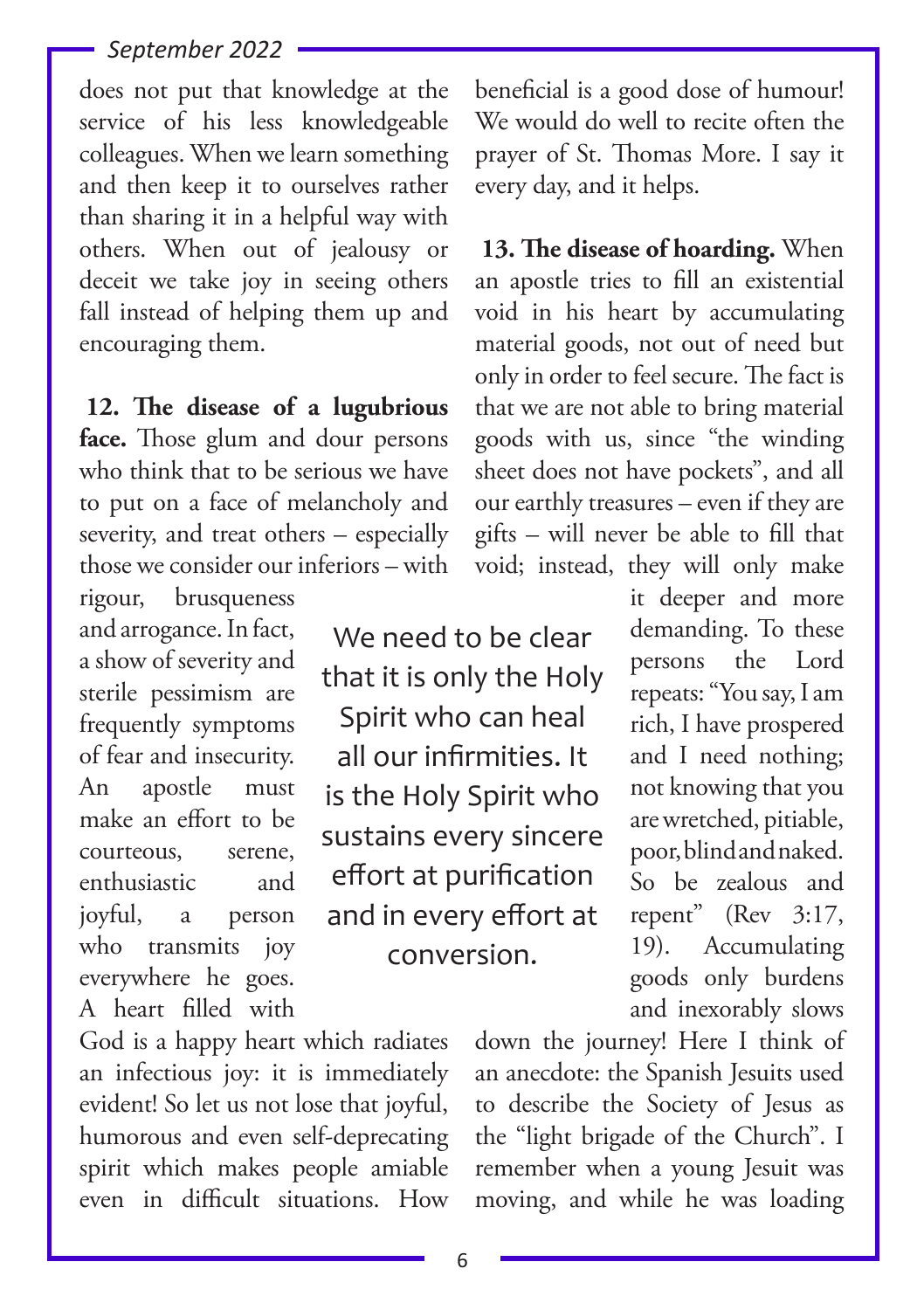profit or even greater power. This is the disease of persons who insatiably

a truck full of his many possessions, suitcases, books, objects and gifts, an

old Jesuit standing by was heard to say with a smile: And this is "the light brigade of the Church"? Our moving can be a sign of this disease.

**14. The disease of closed circles,**  where belonging to a clique becomes more powerful than

belonging to the Body and, in some circumstances, to Christ himself. This disease too always begins with good intentions, but with the passing of time it enslaves its members and becomes a cancer which threatens the harmony of the Body and causes immense evil – scandals – especially to our weaker brothers and sisters. Selfdestruction, "friendly fire" from our fellow soldiers, is the most insidious danger. It is the evil which strikes from within;[16] and, as Christ says: "Every kingdom divided against itself is laid waste" (Lk 11:17).

**15. Lastly: the disease of worldly profit, of forms of self-exhibition.** When an apostle turns his service into power, and his power into a commodity in order to gain worldly

Healing also comes about through an awareness of our sickness and of a personal and communal decision to be cured by patiently and perseveringly accepting the remedy.

try to accumulate power and to this end are ready to slander, defame and discredit others. even in newspapers and magazines. Naturally, so as to put themselves on display and to show that they are more capable than others. This disease does

great harm to the Body because it leads persons to justify the use of any means whatsoever to attain their goal, often in the name of justice and transparency! Here I remember a priest who used to call journalists to tell – and invent – private and confidential matters involving his confrères and parishioners. The only thing he was concerned about was being able to see himself on the front page, since this made him feel "powerful and glamorous", while causing great harm to others and to the Church. Poor sad soul!

We need to be clear that it is only the Holy Spirit who can heal all our infirmities. He is the soul of the Mystical Body of Christ; as the Nicene-Constantinopolitan Creed